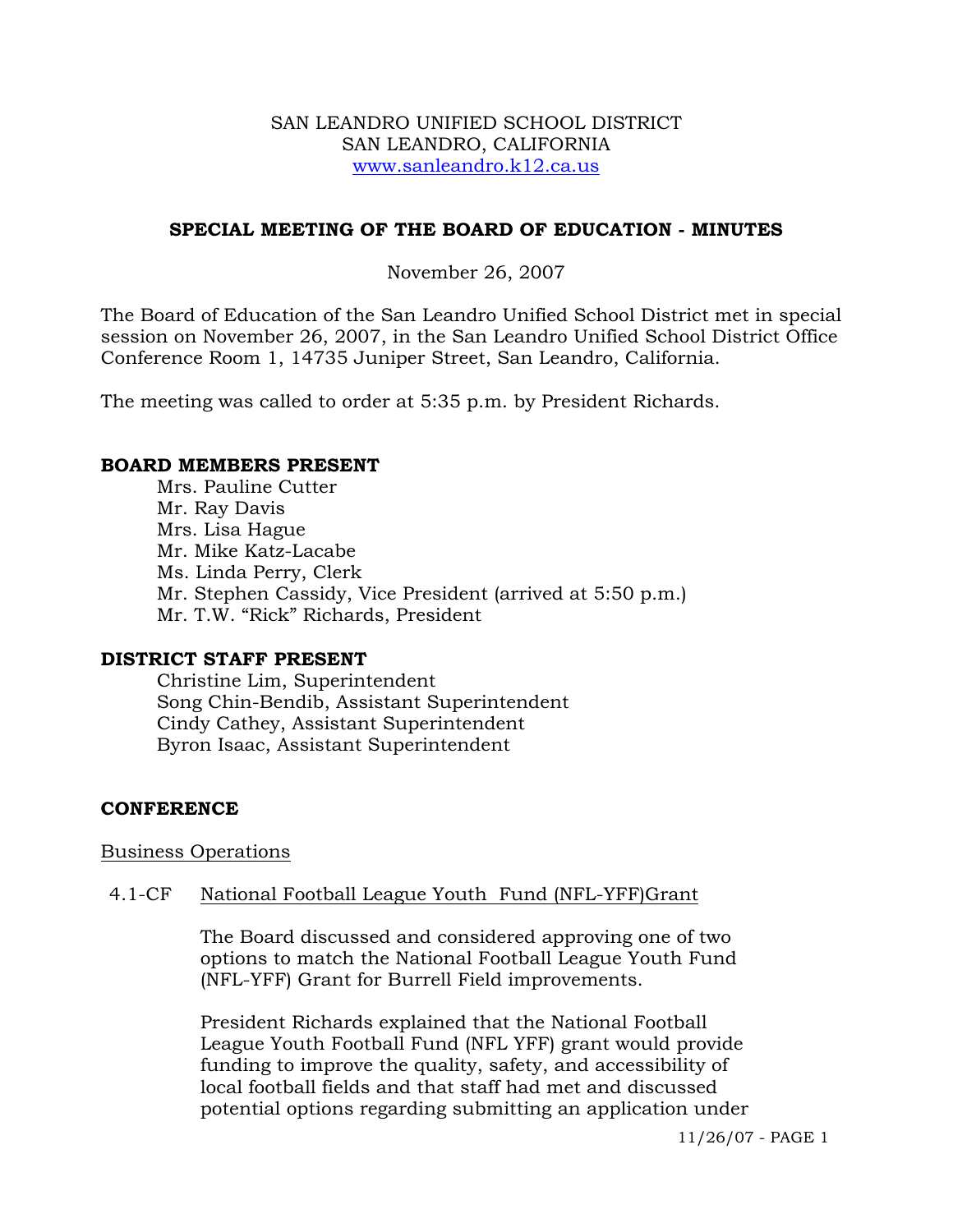this funding for Burrell Field and were proposing the following two options:

- Option I: Replace the Electric System The electrical system is in need of repair and upgrades, including wiring, lighting gutters, and canisters. Estimated costs are between \$60,000-\$100,000. District match would be \$30,000- \$50,000.
- Option II: Renovate Team Room and Scoreboard The team room is in need of significant repair, including replace siding, replace T-Bar ceiling, replace carpets, and fix exterior doors. Additionally, the scoreboard and goal posts need to be repainted and/or buffed. Costs are estimated to be \$38,000. District match would be \$19,000.

Superintendent Lim clarified that the District's matching funds would come from Fund 40 – Special Reserve Funds restricted for capital outlay. She also indicated that while the City was still considering plans for Burrell Field, this would most likely not occur for at least a couple of years, and that the identified projects being considered were critical, and needed immediate attention. In addition, the proposed options would address the identified projects and should not have any effect on future plans to Burrell Field. It was also noted that the grant application was due on November 30, 2007, and that if the District was successful, funding should be received by the fall of 2008.

The Board remained concerned that the bleachers were not being considered. Staff indicated that the bleachers were in pretty good condition and purchasing aluminum covers for them were being considered.

Regarding the extent of the work needed at Burrell, the Board felt that this short-term "fix" would only temporarily solve the issues, and would like see the money spent on substantial improvements which would be more efficient and provide the District with operational savings in the long run.

While the Board supported Option I, in the meantime, they would like additional information regarding possible upgrading rather than replacing. In addition, because of the estimated costs range for Option I, the Board shared different scenarios of possibly including repairs to the team room and scoreboard.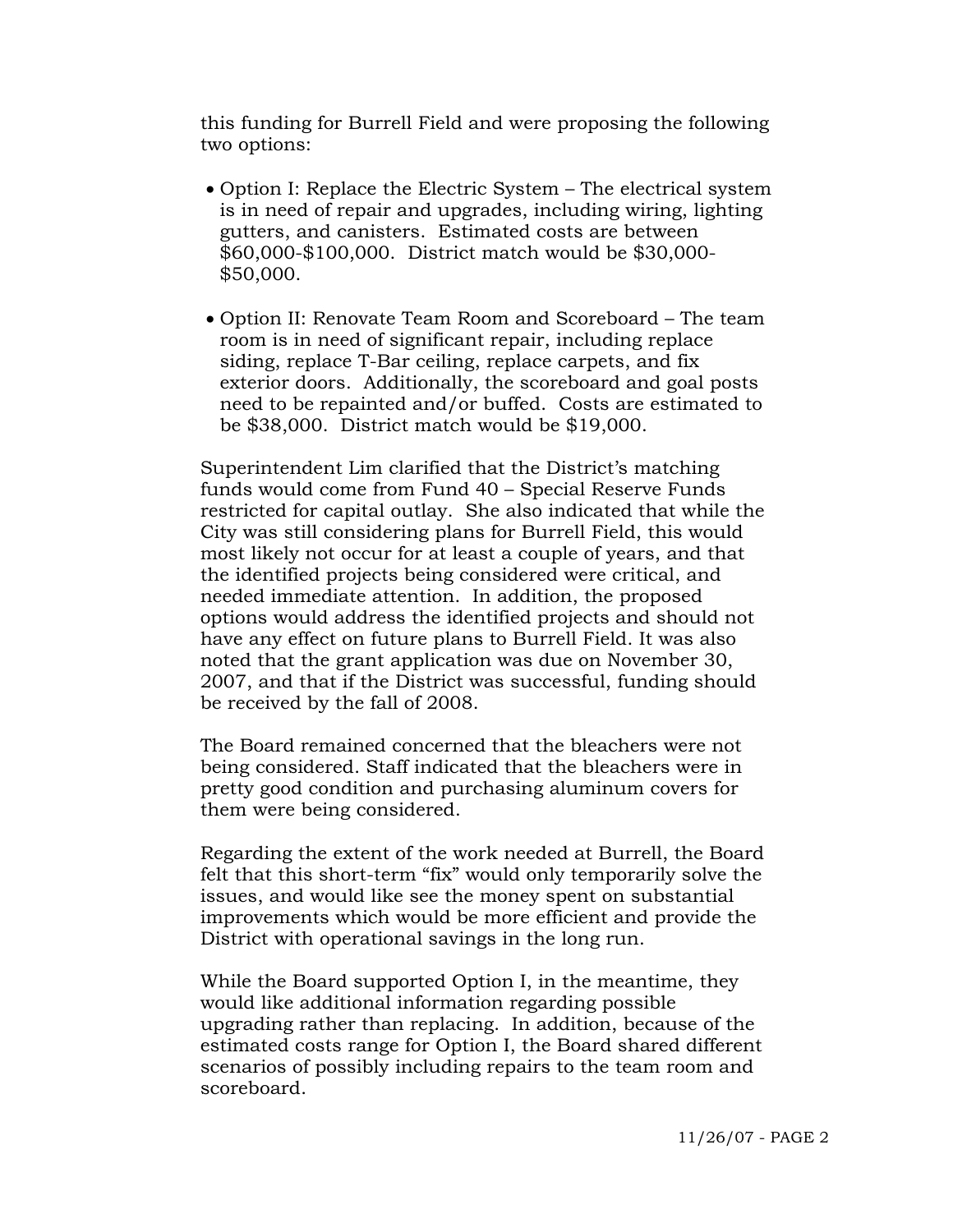On a motion made by Mr. Katz and seconded by Mrs. Hague, the Board approved Option I: Replace Electric System to match the National Football League Youth Football Fund (NFL YFF) Grant for Burrell Field improvements by a 7-0 vote.

### **PUBLIC TESTIMONY ON NON-AGENDA ITEMS**

None

### **PUBLIC COMMENTS**

There were no public comments concerning items on the closed session agenda.

### **CLOSED SESSION**

At 5:58 p.m. the Board went into Closed Session regarding Conference with Labor Negotiator pursuant to Government Code Section 54957.6.

The Board returned to open session at 8:40 p.m. President Richards noted that the Board had been in closed session and that no action was taken.

### **BOARD MEMBER COMMENTS**

- Mr. Cassidy reported that he, along with Ms. Perry, attended the memorial for Independent Study teacher Susan Wirth, noting that it made him realize and appreciate the dedication of some of the teachers and the impact they have on our students.
- Ms. Perry also reported attending the memorial for San Leandro High School classified employee Nancy Cutter, echoing the impact that she had on so many people and students.